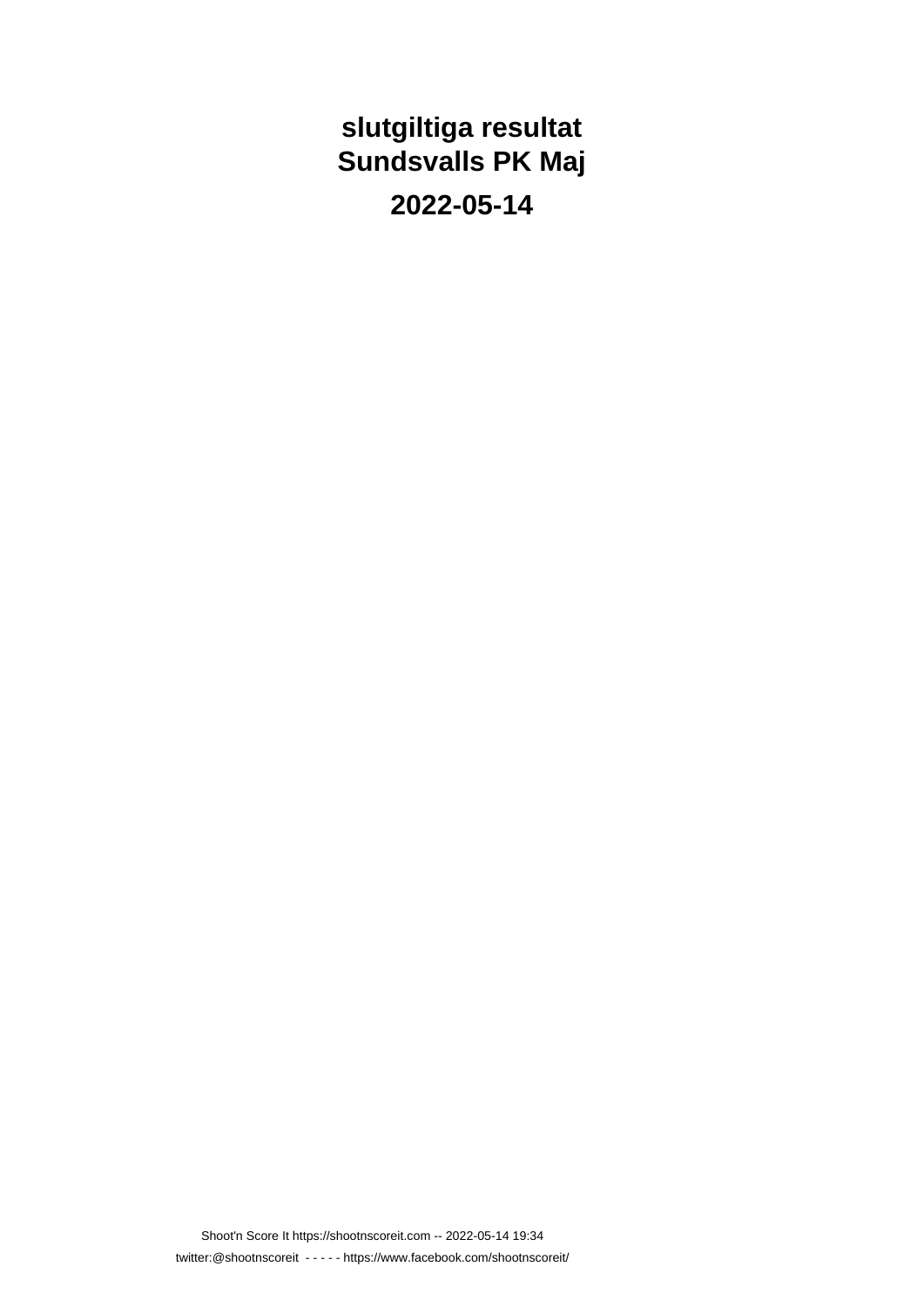# **Results for Sundsvalls PK Maj**

#### **STANDARD results**

| #.     | MATCH<br><b>PROCENT</b> | <b>MATCH</b><br><b>POÄNG</b> | Tävlande<br>#. Namn | DIV       |  | CAT CLS REG | #ICS        |
|--------|-------------------------|------------------------------|---------------------|-----------|--|-------------|-------------|
|        | 100.00                  | 340.2692                     | 6. Daniel Bergström | -Standard |  | <b>SWE</b>  | thepirate77 |
| ົ<br>∠ | 88.94                   | 302.6315                     | 15. Martin Nygård   | -Standard |  | <b>SWE</b>  |             |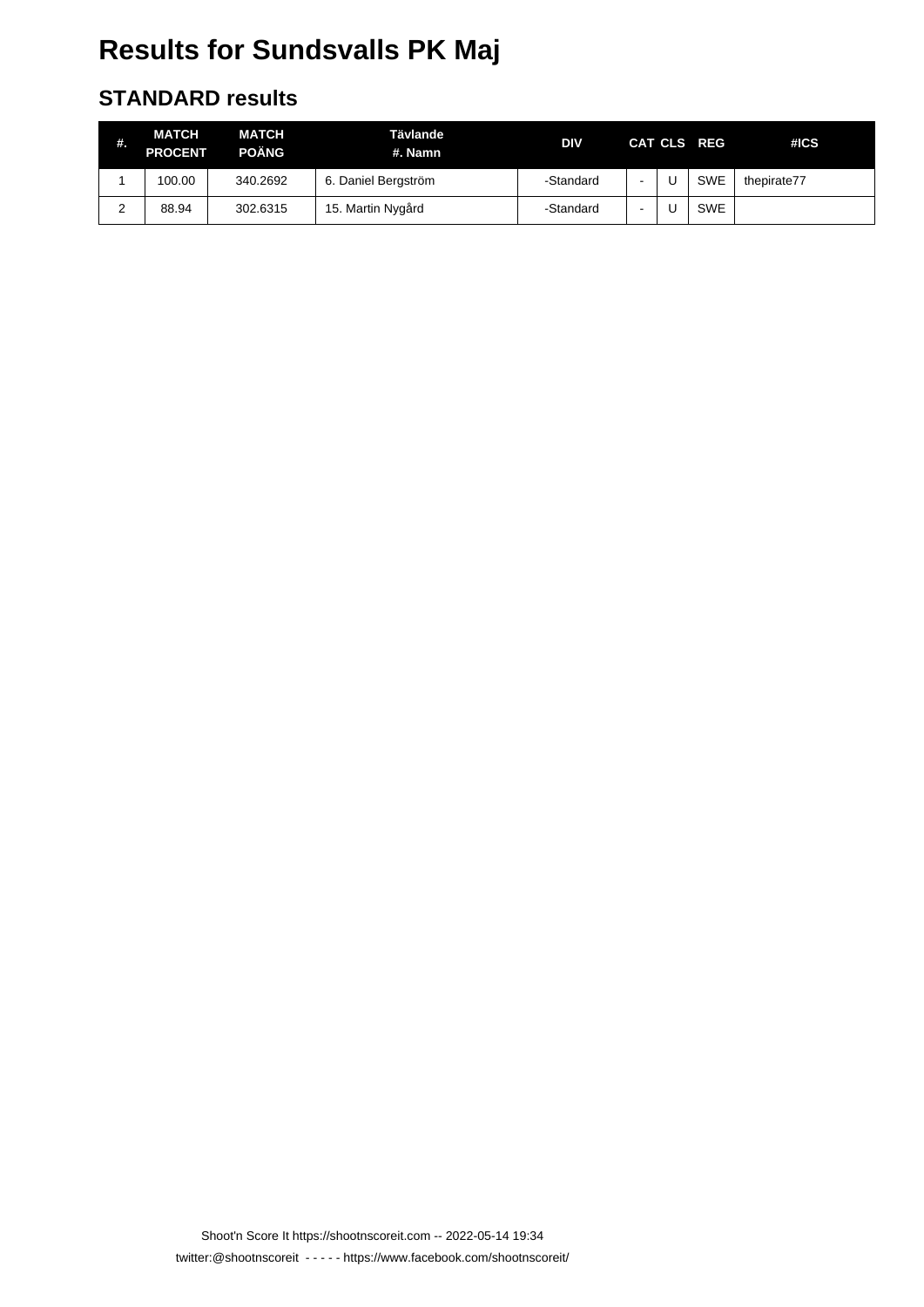# **Results for Sundsvalls PK Maj**

### **PRODUCTION results**

| #. | <b>MATCH</b><br><b>PROCENT</b> | <b>MATCH</b><br><b>POÄNG</b> | Tävlande<br>#. Namn          | <b>DIV</b>  |                          |   | CAT CLS REG | #ICS  |
|----|--------------------------------|------------------------------|------------------------------|-------------|--------------------------|---|-------------|-------|
|    | 100.00                         | 323.2759                     | 10. Robert Johansson         | -Production | $\blacksquare$           | U | <b>SWE</b>  | rj84  |
| 2  | 75.67                          | 244.6185                     | 13. Marcus Eriksson          | -Production | $\blacksquare$           | U | <b>SWE</b>  | marer |
| 3  | 72.42                          | 234.1136                     | 3. Christian Täfvander-Wisén | -Production | $\sim$                   | U | <b>SWE</b>  |       |
| 4  | 72.23                          | 233.5043                     | 12. Peter Andersson          | -Production | $\blacksquare$           | U | <b>SWE</b>  |       |
| 5  | 48.84                          | 157.8915                     | 8. jesper Staaf              | -Production | $\overline{\phantom{a}}$ | U | <b>SWE</b>  | staaf |
| 6  | 36.53                          | 118.1040                     | 11. Jerry Lundgren           | -Production | $\blacksquare$           | U | <b>SWE</b>  |       |
| 7  | 27.18                          | 87.8801                      | 14. Evelina Lindholm         | -Production | L                        | U | <b>SWE</b>  |       |